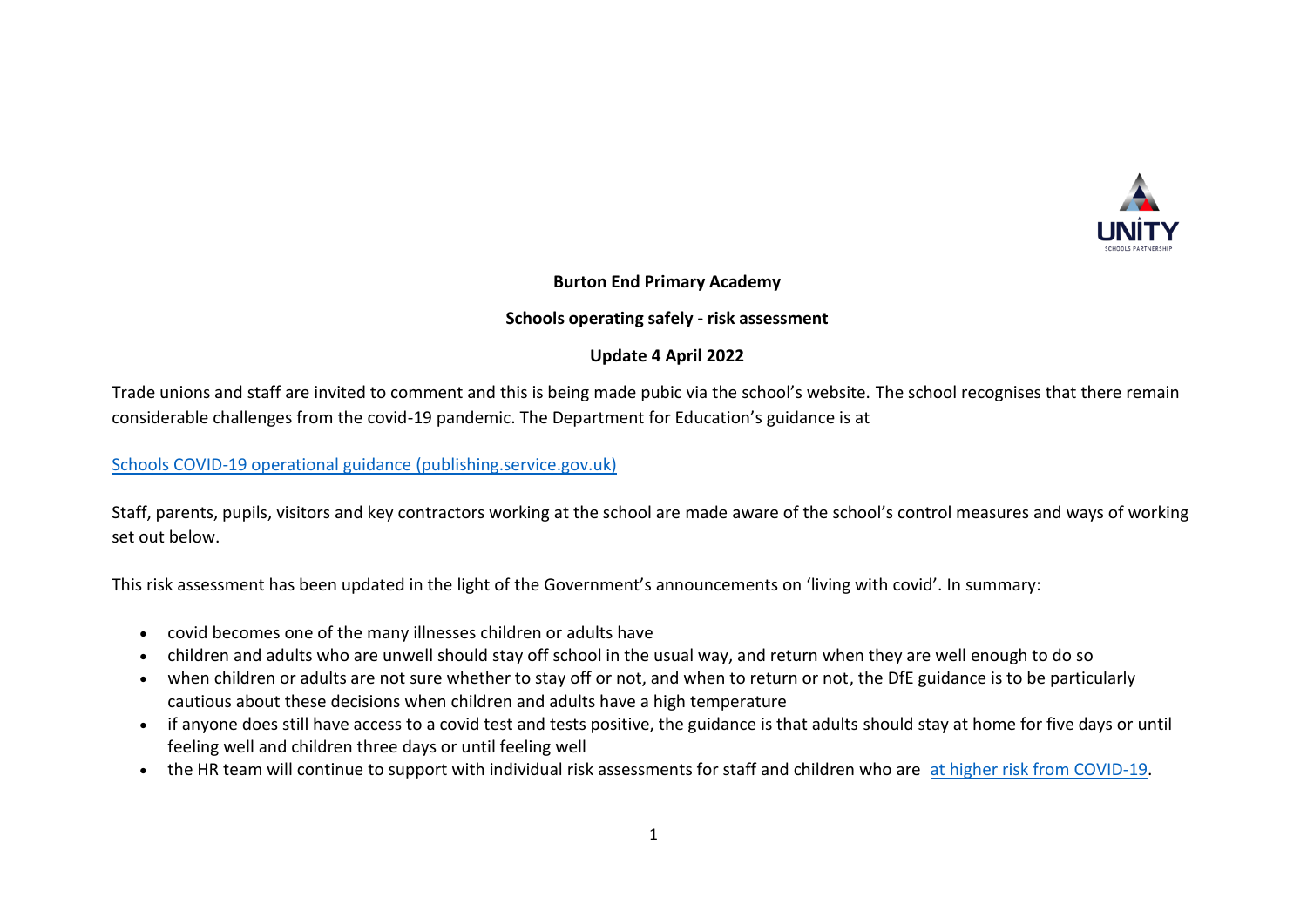#### **Control measures**

In summary, the following actions continue to be advised:

- adults and children who have access to a covid test and test positive should stay at home and avoid contact with other people for five days and until feeling well and children for three days and until feeling well
- children and adults who are unwell should stay off school in the usual way, and return when they are well enough to do so
- when children or adults are not sure whether to stay off or not, and when to return or not, the DfE guidance is to be particularly cautious about these decisions when children and adults have a high temperature

The general measures to prevent covid being spread by:

- a) getting vaccinated
- b) letting fresh air in if meeting indoors, or meeting outside
- c) continuing to maximise ventilation in classrooms
- d) staying at home if you are unwell
- e) washing your hands and following advice to 'Catch it, Bin it, Kill it'
- We encourage all staff and eligible pupils to take up the offer of vaccinations we do not keep a record of those who have been vaccinated and do not discriminate on the basis of vaccine status. We appreciate that staff and pupils may require time off to attend vaccination appointments which will be authorised. We acknowledge that on occasion the vaccine can result in side effects which may trigger an absence for which allowances will be made.
- Public health advice will be sought if there are significant concerns about increases in positive cases or if a pupil, student, child or staff member is admitted to hospital with covid, and any recommended additional measures will be implemented.
- School attendance is mandatory for all pupils of compulsory school age and it is a priority to ensure that as many children as possible regularly attend school. Where a child is absent because of covid they are recorded as:
	- code X (not attending in circumstances related to covid-19)
	- code I (illness) where they are unable to attend because they have a confirmed case of covid-19
	- for pupils abroad who are unable to return, code X is unlikely to apply in some specific cases, code Y (unable to attend due to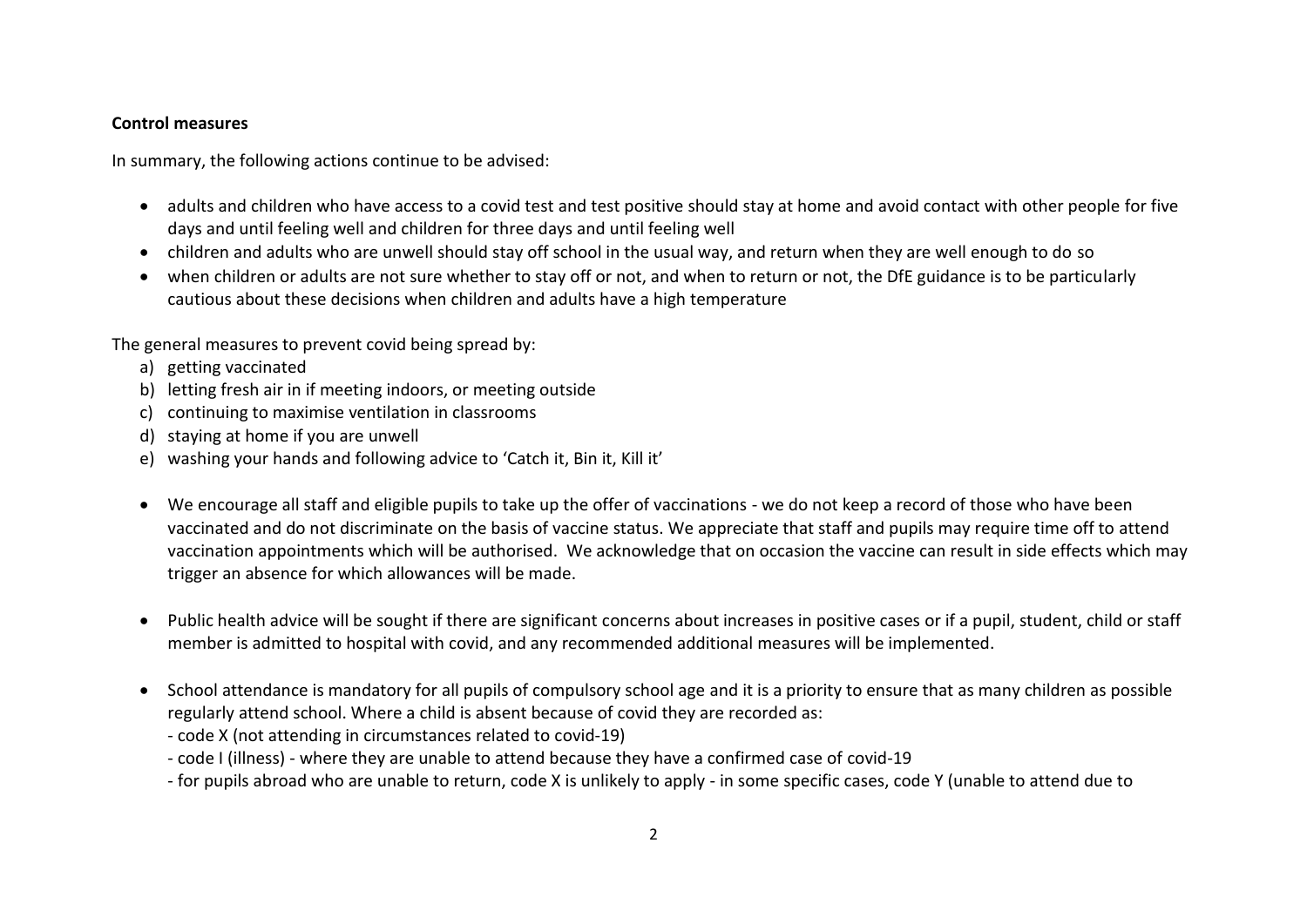exceptional circumstances) will apply

- Travel and quarantine Parents travelling abroad should avoid any travel that may be likely to involved reduced school attendance upon return. Staff travelling abroad during school holiday periods are required to be available for work at the start of the term.
- Remote education the school is maintaining its capacity to deliver high-quality remote education in the event of school being disrupted; the school should consider providing remote education to pupils in circumstances when in-person attendance is either not possible or contrary to government guidance. Scenarios might include:

- occasions when school leaders decide that it is not possible for their setting to open safely, or that opening would contradict guidance from local or central government

- occasions when individual pupils, for a limited duration, are unable to physically attend their school but are able to continue learning, for example pupils with an infectious illness, eg with a positive covid test

- The HR team will assist with individual risk assessments for any staff with particular concerns
- A separate risk assessment will be carried out for each educational visit, extra-curricular provision, breakfast clubs and after school provision

## **Outbreak management plan**

Attendance restrictions will only ever be considered as a last resort. Neither contacts or siblings of positive cases should under normal circumstances be asked to isolate.

Further precautionary measures will be considered where there is:

- a higher than previously experienced and/or rapidly increasing number of staff or student absences due to COVID-19 infection
- evidence of severe disease due to COVID-19, for example if a pupil, student, child or staff member is admitted to hospital due to COVID-19
- a cluster of cases where there are concerns about the health needs of vulnerable staff or students within the affected group